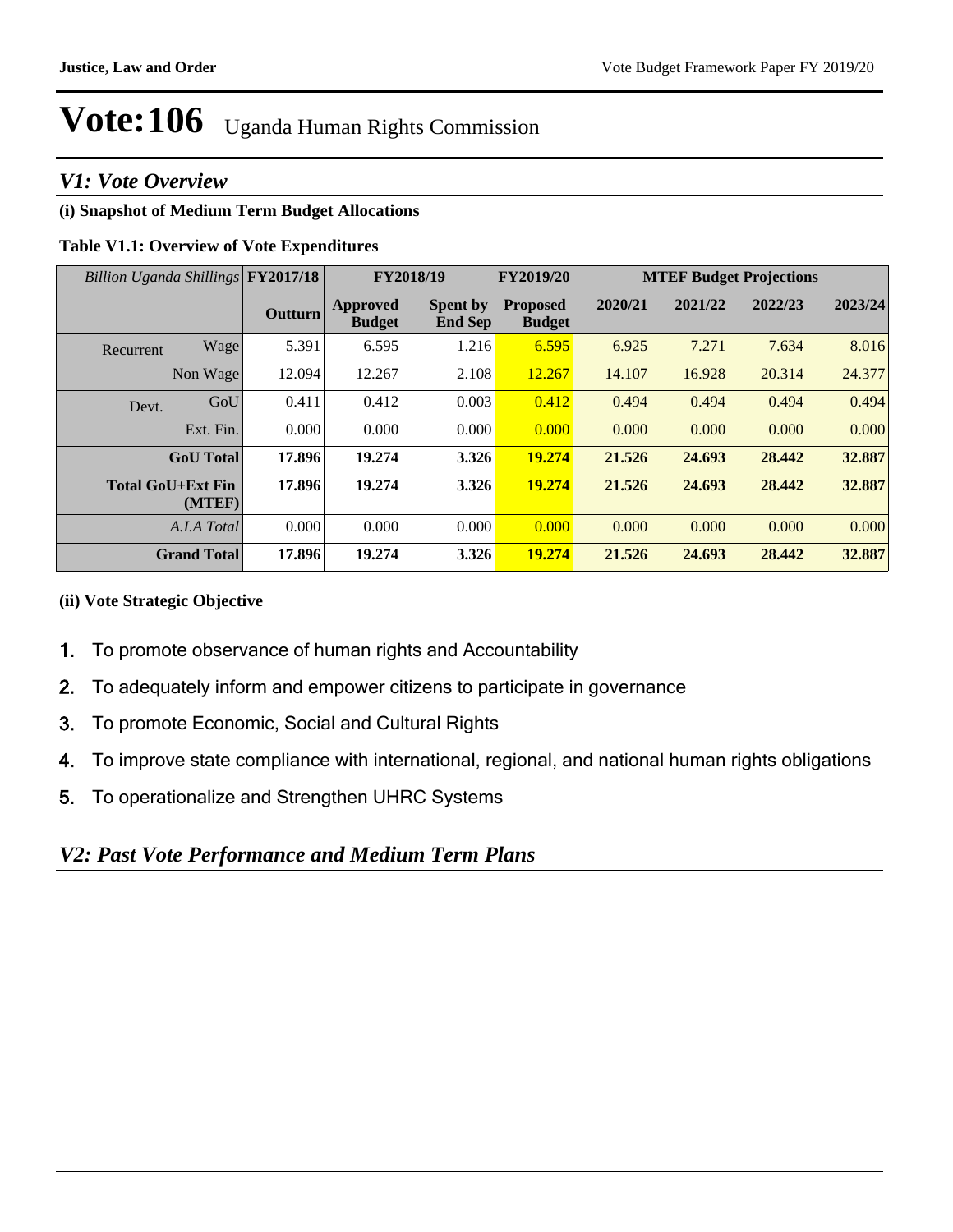#### **Performance for Previous Year FY 2017/18**

The following outputs were achieved with funding from GoU support from Development Partners, mainly JLOS,DGF,GIZ and UNDP. UHRC received a total of UGX. 17.8b in the FY 2017/18 from GoU and UGX.1.2b from JLOS, GIZ UGX. 0.355b and UNDP UGX. 0.049b was utilized as bellow;

#### ADMINISTRATION AND SUPPORT SERVICES

- Paid all staff costs and benefits ( salaries, allowances, NSSF, medical, gratuity among others
- provided technical support to all the regional offices and field offices, maintenance and repair of office equipment.
- Facilitated Chairpersons,Commissioners and Secretary and staff travel inland and abroad
- Facilitated 5 press releases by the chairperson on various hum,an rights issues
- Maintenance of equipment and furniture
- -Procured newspapers for the Chairpersons office, Secretary's office ,Commissioners and Directors
- Technical IT support provided in 9 regional offices by the IT team
- Subscription to made to NAHRI,GHANRI,and other bodies the UHRC subscribes to
- Monitoring and Evaluation conducted in 10 regional offices and reaching out 20 districts
- Internal Audit conducted in the 6 regional offices
- Quarterly reports submitted to Finance and OPM
- BFP,MPS prepared and submitted to Parliament and Sector

#### COMPLAINTS, INVESTIGATIONS AND LEGAL SERVICES (Complaints management)

- UHRC clearance rate increased from 21% to 49.5% compared to the previous reporting period
- A total of 556 cases(152female,404 male) were registered through walk-ins, mobile complaints handling, media , toll free lines among others
- -A total of 199 cases were disposed of through tribunal mechanism and 89 through mediation
- -720 Complaints were fully investigated and forwarded for tribunal
- -741 nature of violation were registered with 190 being personal liberty,189 torture, 101 child maintenance among other
- 873 places of detention was inspected with 132 prisons, 314 police station,408 police post ,15 military detention and 4 remand homes

#### RESEARCH, EDUCATION AND DOCUMENTATION (Human Rights Awareness)

- UHRC conducted 121 community barazas attracting 25,071 people(13,830 male, 11,241 female) in 61 districts

- Awareness through 67 schools participating in Human Rights and Peace Clubs debates conducted across the 10 regional offices and 27 new school clubs formed.

- UHRC distributed 7,497 IEC materials with well translated messages in local languages for the population.

- The civic education van reached 153 villages within the 10 regional office sensitizing approximately 5000 people on different human rights issues.

- Conducted 302 radio talk shows on 55 radio stations across 10 regional office and head office, 141 messages aired out on televisions ( NBS and NTV)

- The radio talk shows attracted 796(645M,151F) callers and 5,900 spot messages aired out
- Human rights awareness through the use of ICT/ information technology

- UHRC through Uganda Radio Network(URN) shared 15 UHRC stories with 92 subscribing radio stations which was viewed by 3,937 times, read by 1,712 people, shared 1,203 times and non media users 104 times

- The UHRC produced and launched a research report tittled "Land dispute and human rights in selected regions of Uganda"
- Human rights information provided through the library to 571 people(359M and 212F) consisting of students,lawyers,researchers and UHRC staff

#### HUMAN RESOURCE MANAGEMENT

- Staff welfare maintained
- Payment of death and funeral benefits to staffs(Commissioner and 2 staff)
- 65(35F,30M) Staff trained
- Three (3) staff were recruited
- The UHRC also printed 200copies of the anti-corruption strategy and disseminated to staff

#### GOU DEVELOPMENT BUDGET

- The UHRC procured 8 work stations,9units of cabinet, 30 chairs, shelve, conference table and a blinds
- One station wagon was procured for the Chairperson

#### **Performance as of BFP FY 2018/19 (Performance as of BFP)**

The achievements were registered with fundings from GoU and support from development partners, like JLOS,GIZ,DGF and UNDP It should be noted that, whereas GoU contribute the highest proportion of fund to the UHRC,81.3% is for operational cost and only 18.7% supports the core mandate of the Commission hence making donor support towards the core mandate to 73% which pose a great challenge

#### GOVERNMENT OF UGANDA FUNDING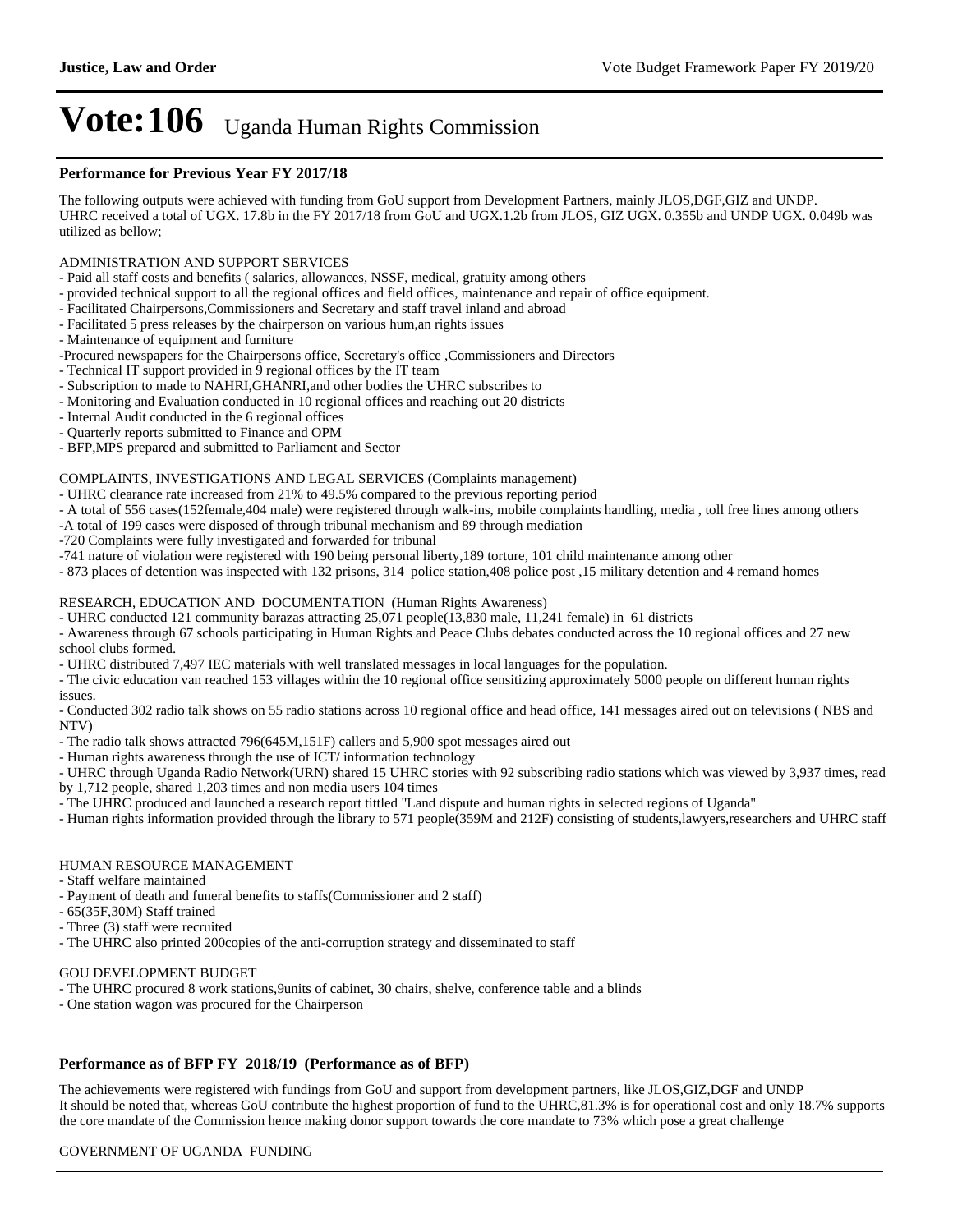#### ADMINISTRATION AND SUPPORT SERVICES

- Paid staff salaries, allowances and other staff benefits

- UHRC fully subscribed for online library and accessed by staff.

- Internal audit conducted in 6 regional offices (Arua, Gulu, Hoima, Masaka, fort Portal, Mbarara and Gulu) to assess risk levels, challenges and provide recommendations.

- Quarter one report prepared and presented to management.

- Quarterly data collection will be done in the second quarter of the FY in preparation of semi- annual report.

#### COMPLAINTS, INVESTIGATIONS AND LEGAL SERVICES (Complaints management)

- A total of 223 (151 male, 72 female) complaints of human rights violations were registered from all its 10 regional offices. In addition, a total of 956 cases (604 male, 352 female) were referred to other institutions for appropriate management. Therefore, a total of 1179 (753 male, 426 female) complaints were received by the commission.

- Preliminary investigations and follow up of 93 matters (86M, 7F) that were referred to other institutions.

- UHRC was issued a certificate by Uganda Law Society (ULS).

- The UHRC is still followingup on the files return required by NSSF to issue a certificate.

- Practicing certificate not issues to staff since most then did not have the necessary requirements (CLE points).

- The UHRC has initiated the process to undertake the review of the UHRC Act with Uganda Law Reform Commission to execute the activity.

#### HUMAN RESOURCE MANAGEMENT

- A total 44 (19M, 25F) UHRC staff were equipped with knowledge in regards to human rights awareness creation.

- The mail registry equipped with Archival boxes, stamps, samplers, punching machines, and registry books

- Three(3) human resource staffs acquired knowledge and skills through participating on the 5th-APS-HRMNET capacity building in handling human capital and implementation of sustainable future for Africa agenda 2030-2063

RESEARCH, EDUCATION AND DOCUMENTATION (Human Rights Awareness)

- One bill board procured and designed await to be installed within Kampala.

- UHRC conducted a dialogues in 10 regional offices and at a national level which attracted 123 participants ( 86M, 37F) and 229 ( 123M, 106 F)

participated in the procession was live on television (NBS TV) to commemorate the constitutional day.

- The civic van was able to reach 82 villages attracting 4296 community members ( 1,556F, 2,739M)

- Information services through the library at head office and regional offices to 147 users(35F and 112M) consisting of researchers, lawyers,

farmers, students,journalist, human rights activists and consultants

- UHRC conducted 10 community barazas in the field offices of Buvuma, Kalagala, Kaberamaido, Moyo, Kitgum, Pader,Lira, Nakapiripirit, Kotido and Kapchrwa with 17 PWDs, 60 older persons and youths.

- A total of 2551 were disseminated to the public during the awareness programs.

- Trained 225 students in human rights through the HRPCprogram

#### DEVELOPMENT PARTNERS (DGF,GIZ, JLOS AND UNDP) SUPPORT

COMPLAINTS, INVESTIGATIONS AND LEGAL SERVICES (Complaints management)

- A total of 212 complaints were fully investigated and 91 complaints partially investigated.

- A total of 25 cases were fully mediated and MOUs signed.

-A total of 361 detention facilities were inspected during the period, including 49 prisons, 163 police stations, 143 police posts, 4 military detentions and 2 remand home

#### RESEARCH, EDUCATION AND DOCUMENTATION (Human Rights Awareness)

- A total of 10,000 laminated posters and 150,000 flyers translated in 6 different languages have been procured and awaits dissemination to the regional office

- A total number of 24 schools were monitored. A total of 2719 (1323 male, 1323 female) students and teachers were sensitized.

- A total of 15 radio talk shows were conducted during the period with 113 callers (83 male and 30 female) and 26- radio spot messages aired out. - The commission created human rights awareness using the civic education van through radio shows in 21 districts and 164 trading centers/

villages - A total of 4902 ( 712M, 425F) were sensitized through 34 community barazas reaching out on 17PWDs, 49 children, 123 elders, 647 youth and 300 adults)

- 124 talking compounds were designed and await distribution

- The design and artwork for 10 billboards for the regional offices has been completed

- A total of 15,000 badges and identification tags for HRPC members have been produced

#### HUMAN RESOURCE MANAGEMENT

- 18 volunteers were recruited and oriented with basic human rights skills and knowledge.

<sup>-</sup> Fully paid for bills and periodicals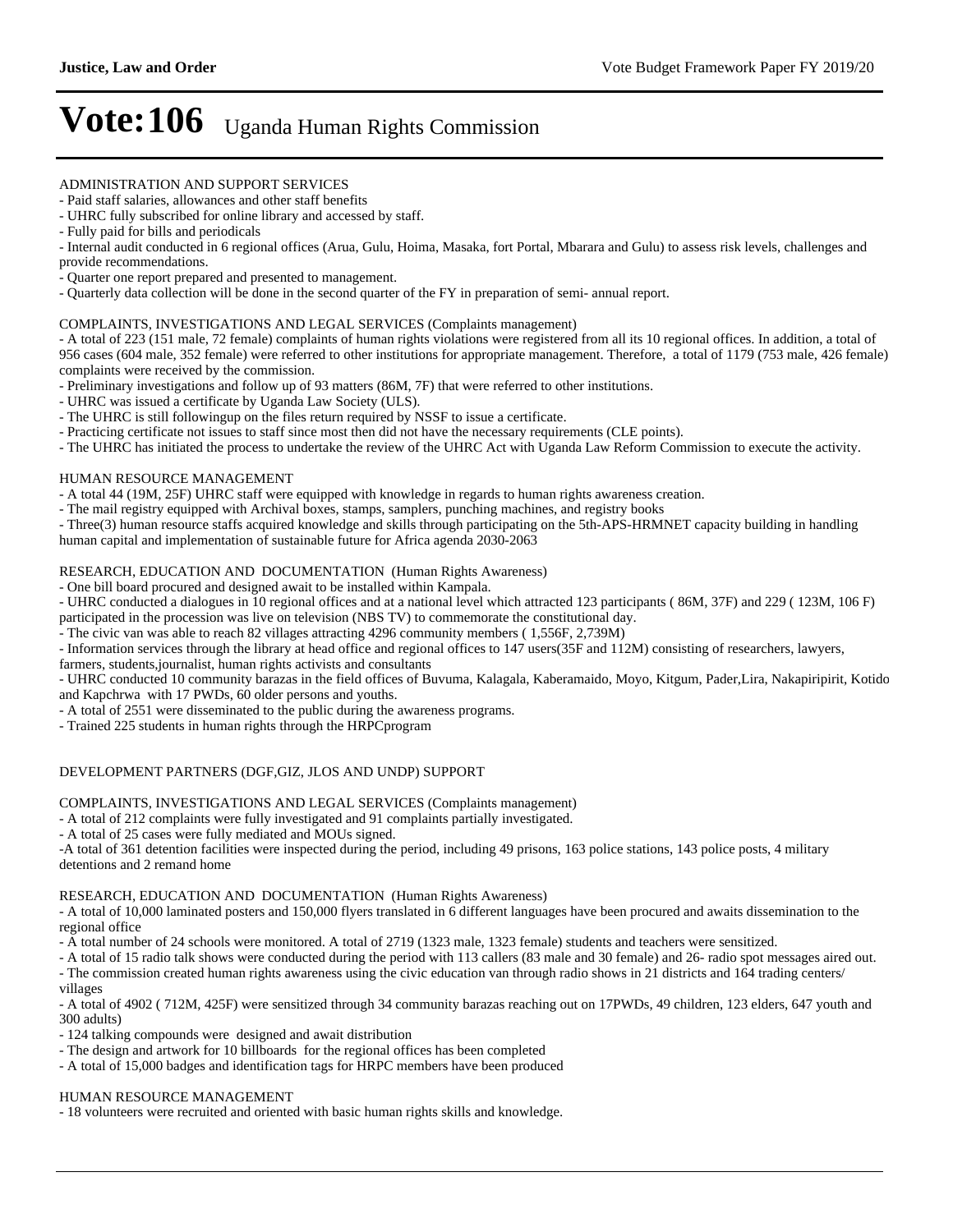## **FY 2019/20 Planned Outputs**

The UHRC is further is further building on its strategic plan and objectives as follows;

1. TO PROMOTE OBSERVANCE OF HUMAN RIGHTS AND ACCOUNTABILITY

- Continue to receive 3000 complaints, register 600 and refer/ legal advice to victims of Human Rights violations from women, men, boys, girls, PWDs, older persons, refugees, PLHAs and other vulnerable groups.

- Conclude 900 investigations cases to reduce on case backlog in the UHRC complaints handling system and new complaints of human rights

violations with special focus on women, men, boys, girls, PWDS, older persons refugees, PLHAS and other vulnerable groups.

- Dispose of 300 Complaints through tribunal hearings.

- Conclude and resolve 200 cases through mediation (ADR) to provide quick remedies to 200 vulnerable persons.

- Monitoring 50% of the detention areas to assess their conditions and those of inmates including juveniles, children incarcerated with mothers, older persons, PDWs, PLHA's and refugees.

- Review of 10 bills/ ordinances/ bylaws for human rights compliance.

- Stakeholders meeting, 3 on the rights of prisoners, 3 on vulnerable persons, 3 on Human rights defenders as well as in 10 regional offices.

#### 2. TO ADEQUATELY INFORM AND EMPOWER CITIZENS TO PARTICIPATE IN GOVERNANCE

- Conduct human rights awareness through 450 community baraza, 300 village, road shows (mobile civic education), 5000 media programs, training 5000 security agents , engagement with 480 students, use of dramas and television programs targeting women, men, boys, girls, PWDs, older persons, refugees, PLHAs, 470 cultural leaders, prisoners and other vulnerable groups.

- Specific awareness program and trainings focusing on peaceful 2021 general elections in Uganda with special attention on carrying out 10

dialogues, debates with political actors, security agents, religious leaders, media, women, youth and other persons(Early warming).

- Implementation and training staff on the risk management policy
- Training and support to 300 school human rights peace clubs
- Production of 80,000 IEC materials
- Commemoration of the constitution day and other human rights days.
- Awareness programs to enhance the participation of women and youth in the politics and the electoral processes.

#### 3. PROMOTE ECONOMIC, SOCIAL AND CULTURAL RIGHTS

- Implementation of the UHRC HIV/AIDS work place policy through staff sensitization and dissemination of the policy

- Carrying out research on human rights issues.
- Monitoring human rights issues- emergencies

- Engage the businesses owners to promote good human rights practices as well as to engage the Labour Unions, Consumer Associations and other organizations concerned with the rights and welfare of workers and consumers;

- Provide guidance to business enterprises on how to integrate human rights into their day to day operations;

### 4. TO IMPROVE STATE COMPLIANCE WITH INTERNATIONAL,REGIONAL AND NATIONAL HUMAN RIGHTS OBLIGATIONS

- Production of annual and periodic reports including the braille version on human rights situation in Uganda.
- Equip staff with skills and tools to protect rights of human rights defenders;
- Promotion of HRBA to address governance issues
- Incorporation of HRBA in the Local Government plans and Budgets

#### 5. TO OPERATIONALISE AND STRENGTHEN UHRC SYSTEMS

- Payment of 181 staff costs.
- Monitoring and evaluation and result based management quarterly
- Review and development of UHRC strategic Plan.
- Oversight visits and technical support to 10 regional offices and 12 field offices.
- General administration, coordination and support services to UHRC programs.
- Capacity building of UHRC 85 staff in documentation, 20 in financial management, 35 in gender budgeting and main streaming, refresher courses on human rights issues, HRBA to SDG implementation among others.
- Automation of UHRC business processes and integration with other systems
- Purchase of 17 transport equipment
- Enhancing the UHRC visibility through promotional materials, media engagements among others.
- Expanding the UHRC service points(taking service closer to the people) through opening up two regional offices lira and kabale

#### **Medium Term Plans**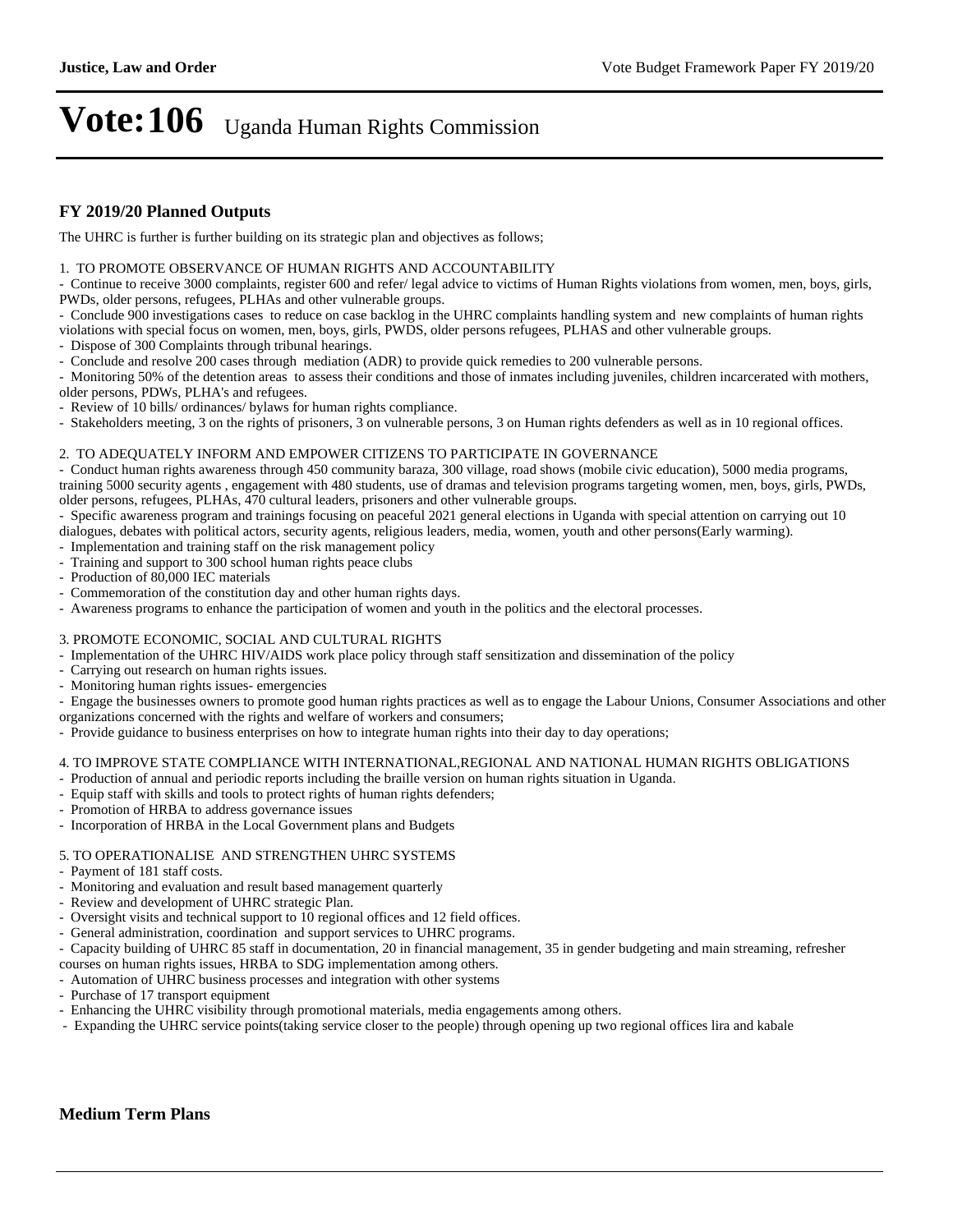- The UHRC plans to implement the following activities in the medium term
- 1) Receive complaints, register, and referred to other JLOS institutions
- 2) Fully investigate cases
- 3) Provide quick remedies to complaints through ADR (Mediation)
- 4) Disposal of cases through tribunal mechanism
- 5) Civic education and human rights awareness
- 6) Preparation of the UHRC annual report on the state of human rights in Uganda
- 7) Staff capacity building
- 8) Coordination and technical support to regional offices and field offices.
- 9) Procuring transport equipment and other machinery
- 10) Retooling and equipping UHRC offices
- 11) Payments of all staff cost and staff welfare
- 12) Construction of Masaka regional office

### **Efficiency of Vote Budget Allocations**

- 1) Enhance automation of UHRC systems
- 2) Use of civic van , drama skits, media program to enhance civic education
- 3) UHRC shall continue to utilize funds as allocated in the workplan and linked to the strategic Plan
- 4) UHRC will carry out quarterly financial audit to ensure effectiveness and efficient uses of funds
- 5) Continue to conduct Monitoring and Evaluation to ensure the set targets are realized

### **Vote Investment Plans**

- 1) Initiate the Construction of Masaka regional office premises
- 2) Construction of the UHRC head office at Buganda road
- 3) Procurement of field vehicles for the 10 regional offices and Commissioners at head office

#### **Major Expenditure Allocations in the Vote for FY 2019/20**

The major expenditure allocation is on general administration and support with 81%, followed by Human Rights Education and awareness 9%, Monitoring human rights compliance with national, regional and international obligations 3%, UHRC services enhanced at regional level 3%, Human resource management 2%, Coordinator,Monitoring and Evaluation 0.8% and Complaints handling 0.4% of the total planned vote program

#### **V3: PROGRAMME OUTCOMES, OUTCOME INDICATORS AND PROPOSED BUDGET ALLOCATION**

#### **Table V3.1: Programme Outcome and Outcome Indicators**

| <b>Vote Controller:</b>                                                            |                                                                                                                                                                                                                                                                                                                                                  |                          |                          |                  |                 |                          |                          |                          |
|------------------------------------------------------------------------------------|--------------------------------------------------------------------------------------------------------------------------------------------------------------------------------------------------------------------------------------------------------------------------------------------------------------------------------------------------|--------------------------|--------------------------|------------------|-----------------|--------------------------|--------------------------|--------------------------|
|                                                                                    |                                                                                                                                                                                                                                                                                                                                                  |                          |                          |                  |                 |                          |                          |                          |
| <b>Programme:</b>                                                                  | 53 Protection and Promotion of Human Rights                                                                                                                                                                                                                                                                                                      |                          |                          |                  |                 |                          |                          |                          |
| <b>Programme Objective:</b>                                                        | - To promote observance of human rights and accountability. - To adequately Inform and empower<br>citizens to participate in governance. - To promote economic, social and cultural rights. - To improve<br>state compliance with International, Regional and National Human Rights obligations. - To strengthen<br>UHRC systems and operations. |                          |                          |                  |                 |                          |                          |                          |
| <b>Responsible Officer:</b>                                                        | Patrick Mabiiho Nyakaana                                                                                                                                                                                                                                                                                                                         |                          |                          |                  |                 |                          |                          |                          |
| <b>Programme Outcome:</b>                                                          | <b>Improved observance of human rights</b>                                                                                                                                                                                                                                                                                                       |                          |                          |                  |                 |                          |                          |                          |
| Sector Outcomes contributed to by the Programme Outcome                            |                                                                                                                                                                                                                                                                                                                                                  |                          |                          |                  |                 |                          |                          |                          |
| 1. Observance of human rights and fight against corruption promoted                |                                                                                                                                                                                                                                                                                                                                                  |                          |                          |                  |                 |                          |                          |                          |
|                                                                                    | <b>Performance Targets</b>                                                                                                                                                                                                                                                                                                                       |                          |                          |                  |                 |                          |                          |                          |
| <b>Programme Performance Indicators (Output)</b>                                   |                                                                                                                                                                                                                                                                                                                                                  | 2017/18<br><b>Actual</b> | 2018/19<br><b>Target</b> | <b>Base year</b> | <b>Baseline</b> | 2019/20<br><b>Target</b> | 2020/21<br><b>Target</b> | 2021/22<br><b>Target</b> |
| • Disposal rate of human rights cases                                              | 180                                                                                                                                                                                                                                                                                                                                              | 900                      |                          |                  | 650             | 650                      | 650                      |                          |
| 46%<br>75%<br>• Proportion of UHRC recommendations<br><b>75%</b><br>75%<br>adopted |                                                                                                                                                                                                                                                                                                                                                  |                          |                          |                  | 75%             |                          |                          |                          |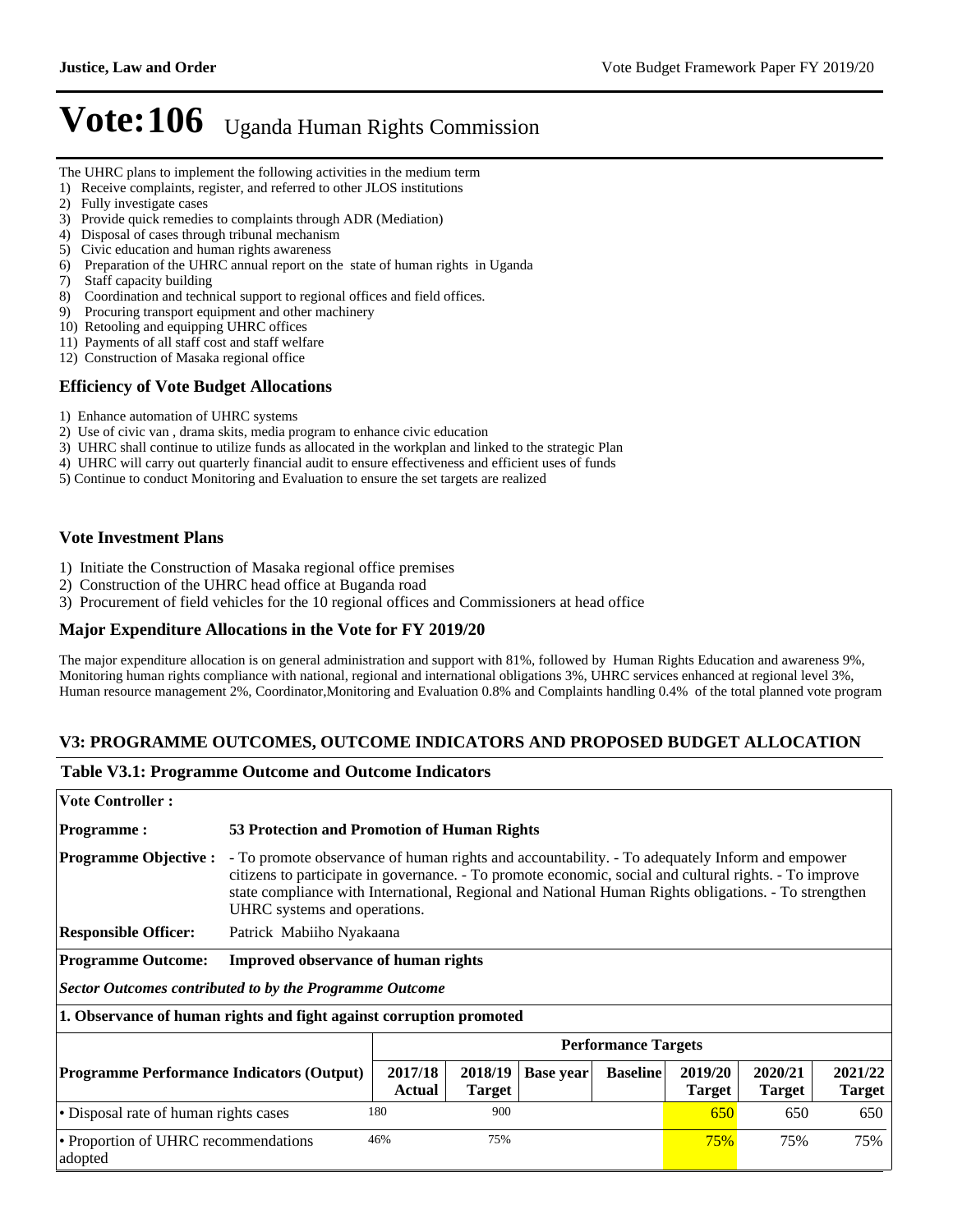### **Table V3.2: Past Expenditure Outturns and Medium Term Projections by Programme**

| <b>Billion Uganda shillings</b>             | 2017/18        | 2018/19                                   |        | 2019-20                          | <b>MTEF Budget Projections</b> |         |         |         |
|---------------------------------------------|----------------|-------------------------------------------|--------|----------------------------------|--------------------------------|---------|---------|---------|
|                                             | <b>Outturn</b> | <b>Approved Spent By</b><br><b>Budget</b> | End O1 | <b>Proposed</b><br><b>Budget</b> | 2020-21                        | 2021-22 | 2022-23 | 2023-24 |
| Vote: 106 Uganda Human Rights Commission    |                |                                           |        |                                  |                                |         |         |         |
| 53 Protection and Promotion of Human Rights | 18.087         | 19.274                                    | 4.015  | 19.274                           | 21.526                         | 24.693  | 28.442  | 32.887  |
| Total for the Vote                          | 18.087         | 19.274                                    | 4.015  | 19.274                           | 21.526                         | 24.693  | 28.442  | 32.887  |

## **V4: SUBPROGRAMME PAST EXPENDITURE OUTTURNS AND PROPOSED BUDGET ALLOCATIONS**

### **Table V4.1: Past Expenditure Outturns and Medium Term Projections by SubProgramme**

| <b>Billion Uganda shillings</b>                               | 2017/18               | <b>FY 2018/19</b>     |                          | 2019-20                          | <b>Medium Term Projections</b> |         |             |             |
|---------------------------------------------------------------|-----------------------|-----------------------|--------------------------|----------------------------------|--------------------------------|---------|-------------|-------------|
|                                                               | <b>Outturn Budget</b> | <b>Approved</b> Spent | $ $ By<br><b>End Sep</b> | <b>Proposed</b><br><b>Budget</b> | 2020-21                        | 2021-22 | $2022 - 23$ | $2023 - 24$ |
| <b>Programme: 53 Protection and Promotion of Human Rights</b> |                       |                       |                          |                                  |                                |         |             |             |
| 01 Statutory                                                  | 17.676                | 18.862                | 4.013                    | 18.862                           | 21.031                         | 24.199  | 27.948      | 32.393      |
| 0358 Support to Human Rights                                  | 0.411                 | 0.412                 | 0.003                    | 0.412                            | 0.494                          | 0.494   | 0.494       | 0.494       |
| <b>Total For the Programme: 53</b>                            | 18.087                | 19.274                | 4.015                    | 19.274                           | 21.526                         | 24.693  | 28.442      | 32.887      |
| <b>Total for the Vote:106</b>                                 | 18.087                | 19.274                | 4.015                    | 19.274                           | 21.526                         | 24.693  | 28.442      | 32.887      |

### **Table V4.2: Key Changes in Vote Resource Allocation**

| Major changes in resource allocation over and above the<br>previous financial year           | Justification for proposed Changes in Expenditure and<br><b>Outputs</b>                                                                                         |  |  |  |  |
|----------------------------------------------------------------------------------------------|-----------------------------------------------------------------------------------------------------------------------------------------------------------------|--|--|--|--|
| Vote :106 Uganda Human Rights Commission                                                     |                                                                                                                                                                 |  |  |  |  |
| Programme: 53 Uganda Human Rights Commission                                                 |                                                                                                                                                                 |  |  |  |  |
| Output: 02 Human rights education                                                            |                                                                                                                                                                 |  |  |  |  |
| (0.354)<br>Change in Allocation (UShs Bn):                                                   | The need to provide for other core activities that have no<br>funding. This was done to ensure that the program goal is<br>achieved                             |  |  |  |  |
| Output: 03 Monitoring compliance with human rights standards and treaties ratified by Uganda |                                                                                                                                                                 |  |  |  |  |
| 0.314<br>Change in Allocation (UShs Bn):                                                     | There was need to allocate resources for the preparation of<br>the report on the human rights condition in Uganda                                               |  |  |  |  |
| Output: 07 Uganda Human Rights Commission Services enchanced at regional and national level  |                                                                                                                                                                 |  |  |  |  |
| 0.150<br>Change in Allocation (UShs Bn):                                                     | There is need to support the regional offices and field offices<br>in the provision of UHRC mandate interms of operations,<br>field activities and coordination |  |  |  |  |
| Output: 08 Enhanced planning, program coordination, monitoring and evaluation.               |                                                                                                                                                                 |  |  |  |  |
| Change in Allocation (UShs Bn):<br>(0.040)                                                   | Allocation to other core mandate of the UHRC                                                                                                                    |  |  |  |  |
| <b>Output: 20 Records Management Services</b>                                                |                                                                                                                                                                 |  |  |  |  |
| (0.010)<br>Change in Allocation (UShs Bn):                                                   | Allocation to other core mandate of the UHRC                                                                                                                    |  |  |  |  |
| Output: 77 Purchase of Specialised Machinery & Equipment                                     |                                                                                                                                                                 |  |  |  |  |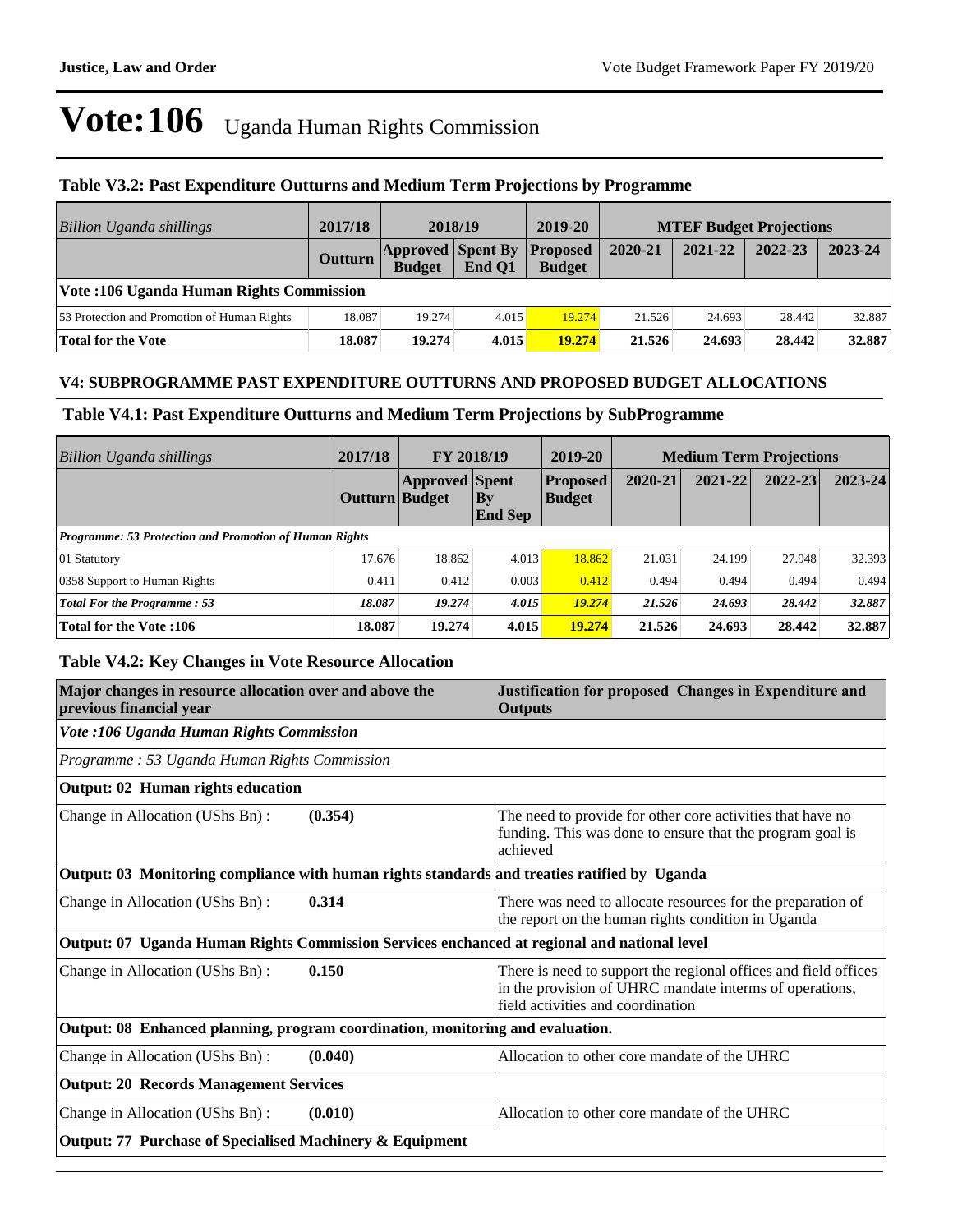| Change in Allocation (UShs Bn):                                      | (0.050) | There was need to allocate resources for procurement of<br>vehicles that are more vital for the implementation of the the<br>UHRC civic education |
|----------------------------------------------------------------------|---------|---------------------------------------------------------------------------------------------------------------------------------------------------|
| Output: 78 Purchase of Office and Residential Furniture and Fittings |         |                                                                                                                                                   |
| Change in Allocation (UShs Bn):                                      | (0.010) | There was need to allocate resources for procurement of<br>vehicles that are more vital for the implementation of the the<br>UHRC civic education |

## **Table V4.3: Major Capital Investment (Capital Purchases outputs over 0.5Billion)**

N/A

## *V5: VOTE CHALLENGES FOR 2019/20 AND ADDITIONAL FUNDING REQUESTS*

## **Vote Challenges for FY 2019/20**

1) Inadequate and old equipment for conducting business/ providing services aimed at achieving the mandate of the commission ( especially vehicles)

2) High rate of staff turnover due to uncommunicative salaries and emoluments

- 3) Inadequate Finances (operational expenses, technological development, infrastructural development)
- 4) Delayed appointment for members of the commission
- 5) Inadequate staff strength and thin structure
- 6) Delayed payment of UHRC tribunal awards
- 7) Low levels of compliance with UHRC recommendations by MDAs
- 8) High dependency on donor support UHRC core activities which interfears with UHRC dependency
- 9) High backlog at investigations ( 927) and tribunal level (967)

10) Geographical spread of the regional offices with approximately 8 district per region

### **Table V5.1: Additional Funding Requests**

| Additional requirements for funding and outputs in 2019/20 | Justification of requirement for additional outputs and<br>funding                                                                                                                                                                                                                                                                                                                                                                                                                                       |
|------------------------------------------------------------|----------------------------------------------------------------------------------------------------------------------------------------------------------------------------------------------------------------------------------------------------------------------------------------------------------------------------------------------------------------------------------------------------------------------------------------------------------------------------------------------------------|
| Vote: 106 Uganda Human Rights Commission                   |                                                                                                                                                                                                                                                                                                                                                                                                                                                                                                          |
| Programme: 53 Protection and Promotion of Human Rights     |                                                                                                                                                                                                                                                                                                                                                                                                                                                                                                          |
| OutPut: 01 Investigation and resolution of Complaints      |                                                                                                                                                                                                                                                                                                                                                                                                                                                                                                          |
| Funding requirement UShs Bn: 2.950                         | The UHRC requires UGX 2.45B to facilitate UHRC staff and<br>Commissioners to various regional office and dispose of<br>cases through tribunal and investigations. Additionally,<br>UGX.0.400B is required to implement the Early Warning<br>activities for the general election in 2021, Monitor places of<br>detentions, remand homes, orphanages, reviewing Bills for HR<br>compliance, national dialogue for the UPR mid term review<br>and various special report on different rights in the Country |
| OutPut : 02 Human rights education                         |                                                                                                                                                                                                                                                                                                                                                                                                                                                                                                          |
| Funding requirement UShs Bn: 3.847                         | UHRC will build on existing progress made field to conduct<br>sustained civic education and human awareness as opposed to<br>intermittent and one off interventions. This will be through:<br>community baraza, electronic and print media, IEC materials,<br>drama, music and dance, participation in pre-organized social<br>events, road shows using civic education vans and<br>partnerships.                                                                                                        |
| OutPut : 05 Administration and support services            |                                                                                                                                                                                                                                                                                                                                                                                                                                                                                                          |